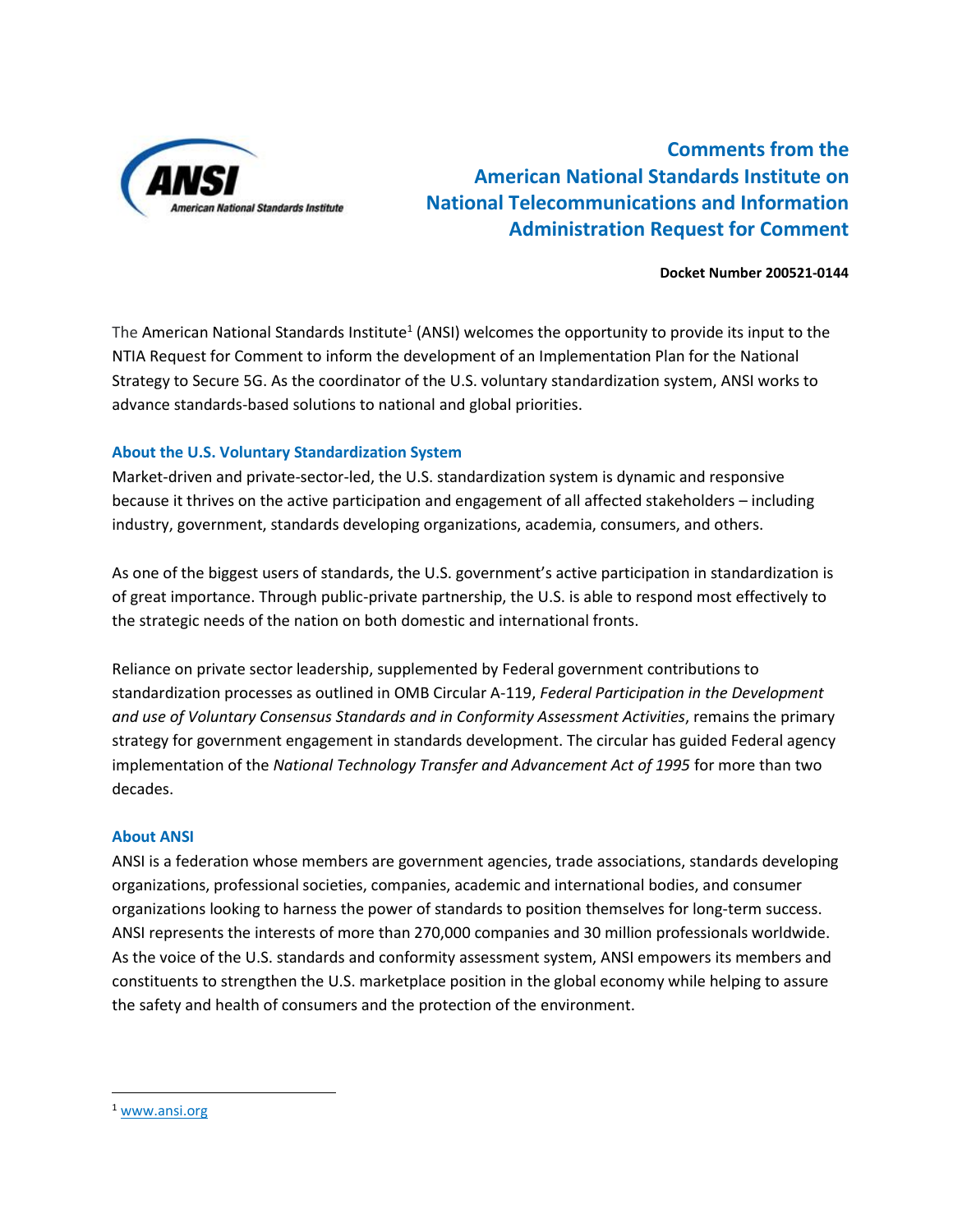Voluntary consensus standards for products, processes, and services are at the foundation of the U.S. economy and society. The United States has a proud tradition of developing and using voluntary standards to support the needs of our citizens and the competitiveness of U.S. industry in world markets.

ANSI oversees the creation, promulgation, and use of thousands of norms and guidelines that directly impact businesses in nearly every sector: from acoustical devices to construction equipment, from dairy and livestock production to energy distribution, and many more. Across the broad range of topic areas where ANSI oversees work, information and communications technology standards are both a horizontal and vertical focus area.

ANSI's wholly owned subsidiary, the ANSI National Accreditation Board (ANAB), is actively engaged in the accreditation of conformity assessment bodies – assessing the competence of organizations determining conformance to standards.

And via the ANSI affiliate Workcred, the Institute supports efforts to strengthen workforce quality by improving the credentialing system, ensuring its ongoing relevance, and preparing employers, workers, educators, and governments to use it effectively.

## **International Standardization**

ANSI promotes the use of U.S. standards internationally, advocates U.S. policy and technical positions in international and regional standards organizations, and encourages the adoption of international standards as national standards where they meet the needs of the user community.

The Institute is the sole U.S. representative and dues-paying member of the two major non-treaty international standards organizations, the International Organization for Standardization (ISO) and, via our U.S. National Committee (USNC), the International Electrotechnical Commission (IEC). As a founding member of ISO, ANSI plays a strong leadership role in its governing bodies while U.S. participation, via the USNC, is equally strong in the IEC.

To formulate and advance consensus U.S. positions with respect to ISO and IEC work, ANSI accredits U.S. Technical Advisory Groups (TAGs) to ISO and approves USNC TAGs to IEC. The primary purpose of these TAGs is to develop and transmit, via ANSI, U.S. positions on activities and ballots of ISO and/or IEC Technical Committees (and, as appropriate, subcommittees and policy committees). ANSI's *International Procedures* provide the due process-based framework within which U.S. TAGs develop and coordinate U.S. positions.

ANSI is a permanent member of both the ISO Council and Technical Management Board. ANSI and its members participate in more than 78% of ISO and JTC1 Technical Committees (TCs) and Subcommittees (SCs) and administer 14% of TC and SC Secretariats. ANSI's USNC is a permanent member of the IEC Council Board, Standardization Management Board, and Conformity Assessment Board. The USNC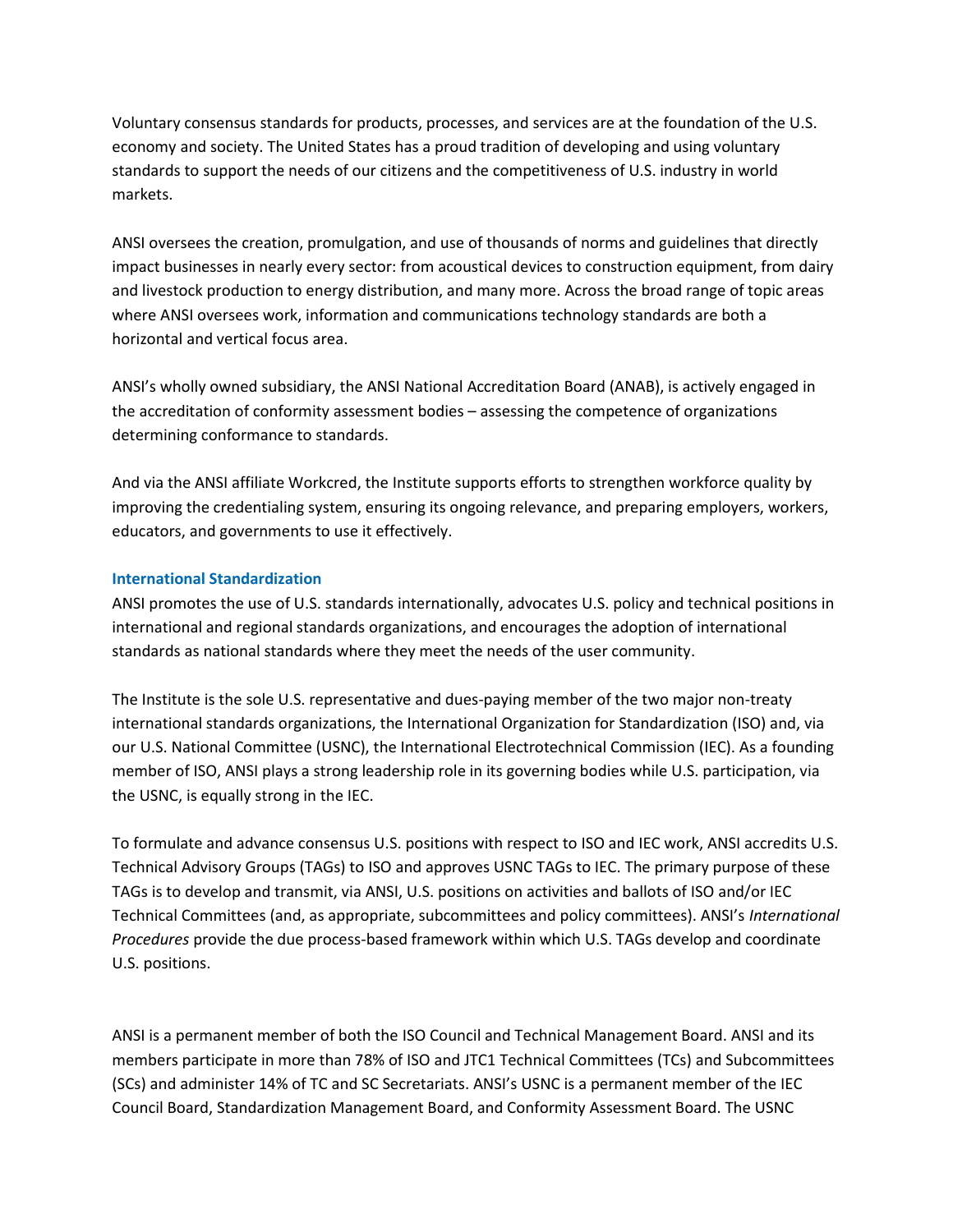participates in over 95% of IEC TCs and SCs, and administers 14% of TC and SC Secretariats.

## **American National Standards**

Domestically, ANSI accredits standards developing organizations (SDOs) and approves standards from these organizations as American National Standards (ANS). To achieve the ANSI-Accredited Standards Developer (ASD) designation – the first step for developing ANS – SDOs must comply with ANSI's *[Essential Requirements](http://www.ansi.org/essentialrequirements)* and demonstrate commitment to a set of principles that includes openness, balance, due process, and consensus. The principles contained in the *Essential Requirements* are consistent with the *United States Standards Strategy* (USSS) and World Trade Organization (WTO) TBT Agreement principles for the development of international standards. Conformance to these principles means that the U.S. can set an example globally for what open and trusted standardization looks like.

ANSI's many checks and balances, including impartial audits, accreditation requirements, and an appeals process, underpin the integrity of the ANS process, regularly assuring adherence to the Institute's procedures and safeguarding the value of the ANS designation. This voluntary consensus standards process is time-tested, and has been relied on by many government agencies to the benefit of the public, government, industry and many other stakeholders. ASDs meet the definition in OMB Circular A-119, *Federal Participation in the Development and use of Voluntary Consensus Standards and in Conformity Assessment Activities,* of "voluntary consensus body."

## **ANAB Conformity Assessment**

ANSI's wholly owned subsidiary, ANAB, provides third-party accreditation programs of product and management system certification bodies, calibration and testing labs and forensic services providers, personnel credentialing organizations, inspection bodies, police crime units, greenhouse gas validation and verification bodies, reference material producers, and proficiency test providers.

#### **ANSI Collaboratives**

More than twenty years ago, ANSI launched the standards collaborative model to address the needs of both government and private-sector stakeholders for a mechanism to coordinate and accelerate the development of private sector-led standards and conformity assessment programs to address national and global priorities. While each collaborative is unique, several have addressed cross-sector needs in emerging technology areas ranging from nanotechnology and nuclear energy to electric vehicles, additive manufacturing, and unmanned aircraft systems. In each of these instances, federal agencies have been active participants and have publicly acknowledged the valuable role and contributions of ANSI-led collaboratives.

Particularly in rapidly evolving, interconnected technology areas – transforming nearly every industry and market worldwide – effective, responsive standards and conformity assessment are critically important, demanding even greater investment, leadership, engagement and public-private partnership.

#### **Comments on Standards-Related Aspects of the NTIA RFC**

*Line of Effort Four: Promote Responsible Global Development and Deployment of 5G.*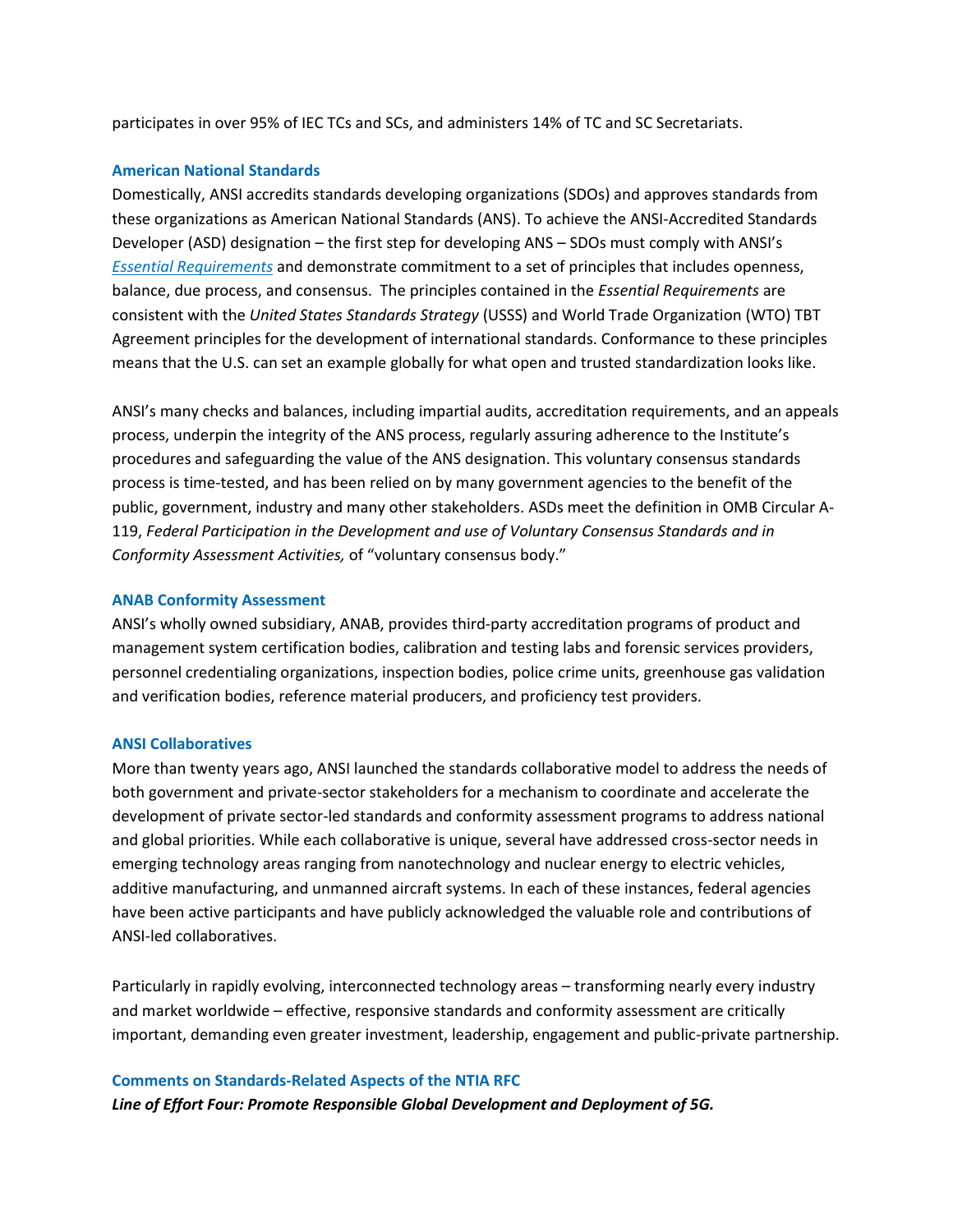*(1) How can the U.S. Government best lead the responsible international development and deployment of 5G technology and promote the availability of secure and reliable equipment and services in the market?* 

*(2) How can the U.S. Government best encourage and support U.S. private sector participation in standards development for 5G technologies?*

The U.S. government should lead by example through responsible development and deployment of 5G technology at home, including securing supply chains. Leading by example includes reliance on robust private-sector-developed technical standards and assuring compliance with those standards through risk-based conformity assessment programs. One example to consider is the effort being undertaken by the Telecommunications Industry Association (TIA), an ANSI member. QuEST Forum, which merged with TIA in 2017, is developing a comprehensive approach to improving supply chain security by incorporating proven elements of existing industry-driven standards and adding new ICT requirements that address modern networks and their supporting technologies.

Globally, government leadership is also critical in international diplomatic engagements that reinforce the value of consensus standards processes, sound technical standards, and data-informed conformity assessment.

With respect to standards development, the vibrancy and effectiveness of the U.S. standardization system in enabling innovation depend on continued private sector leadership and engagement. Reliance on private sector leadership, supplemented by Federal government contributions to discrete standardization processes as outlined in OMB Circular A-119, *Federal Participation in the Development and use of Voluntary Consensus Standards and in Conformity Assessment Activities*, remains the primary strategy for government engagement in standards development. As the coordinator of the private sector-led standardization system in the United States and the U.S. national representative to ISO and IEC, ANSI is committed to upholding the integrity of standards development processes globally.

1. 5G Standards Venues

The international wireless communication systems standards space is multifaceted – it encompasses a range of organizations such as the 3rd Generation Partnership Project (3GPP), the global collaborative effort comprising seven standards development organizations (SDOs) that draw up complete mobile system specifications, including the Long-Term Evolution (LTE), LTE-Advanced and 5G wireless specifications; the Internet Engineering Task Force (IETF); and the International Telecommunication Union (ITU). Also important are the World Wide Web Consortium (W3C), Institute for Electrical and Electronics Engineers (IEEE) and the O-RAN Alliance, just to name a few key players.

Each of these organizations has different structures and development processes and provides for different modes of engagement, ranging from national body participation to organizational participation to participation by individual technical experts.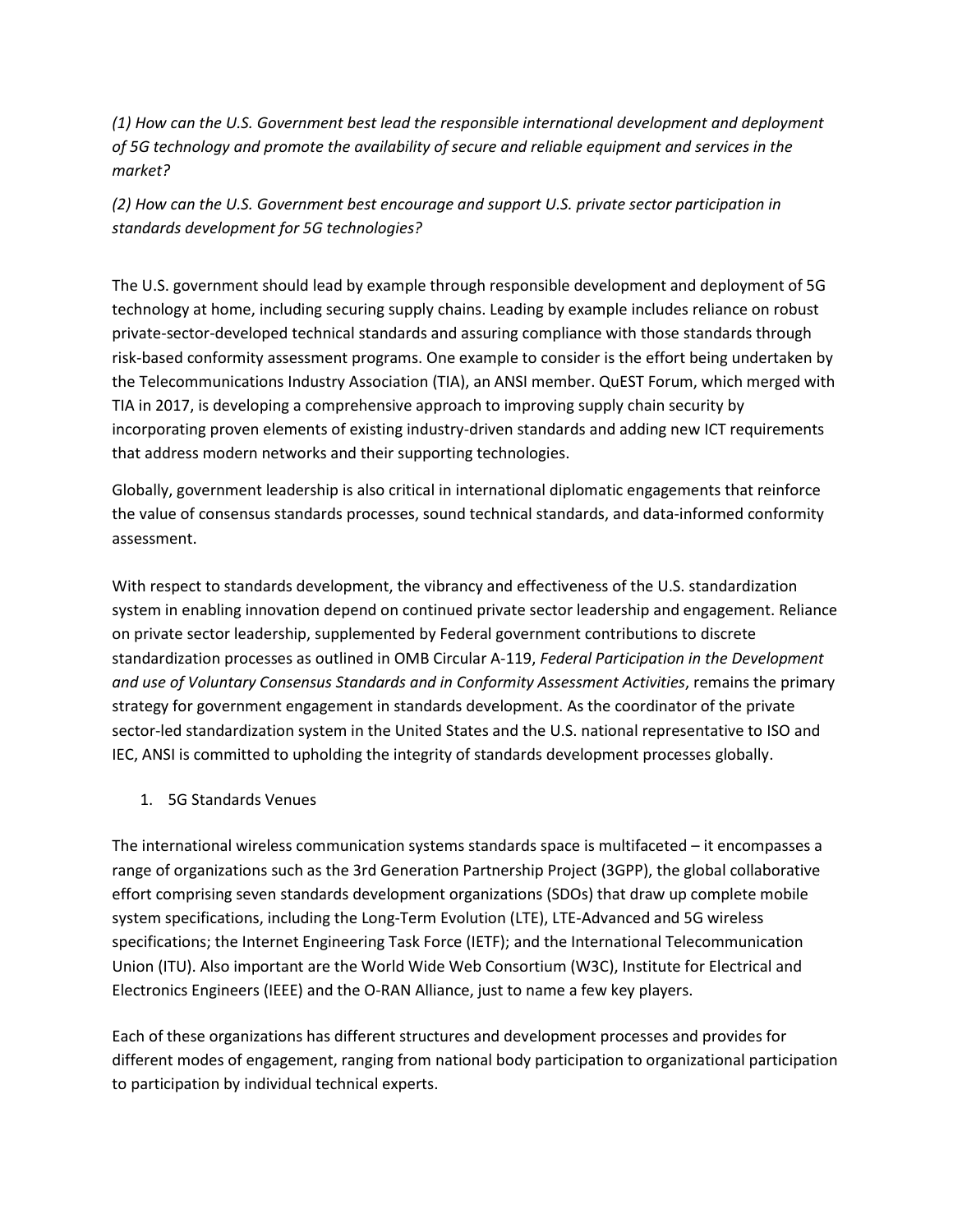Participation in 3GPP is on an organizational basis – mobile operations and vendors in every region are represented. The Alliance for Telecommunications Industry Solutions (ATIS), an ANSI member, is the North American Organizational Partner of 3GPP. In this role, ATIS works with its global membership, including its U.S. government members that participate in 3GPP through ATIS, to ensure that 3GPP specifications meet North American commercial, regulatory and security needs. Since 3GPP itself is not a standards development organization, ATIS also publishes 3GPP specifications as formal US standards, facilitating their implementation in North America.

The IETF is the standards body coming up with the key specifications for virtualization functions evolving IP protocols to support network virtualization. IETF members are individual engineers and other technical experts.

The ITU is a treaty organization focused on information and communication technologies. It coordinates the global sharing of radio spectrum. In 2015, the ITU identified three spectrum bands that will be used for 5G, and in 2016, it refined the criteria for the selection of 5G radio interface technologies. In late 2016, a special ITU focus group concluded a preliminary study into the standards necessary to meet 5G's performance targets, including concentrations on network architecture, fixed wireless convergence, network management requirements, and network management framework. The ITU will release the final standard, which is also referred to as International Mobile Telecommunications (IMT)-2020.

JTC 1 – a joint technical committee of ISO and IEC – is also working on a number of foundational standards supporting 5G, dealing with the exchange of information between telecommunication systems. Participation in JTC1 is on a national body basis – through ANSI. ANSI also provides the secretariat for JTC 1.

JTC 1 is a highly productive collaboration between ISO and IEC working in areas such as 3-D printing and scanning, IT security (cybersecurity), privacy, Internet of Things (IoT), cloud computing, biometrics, software development languages, IT governance, and artificial intelligence. More than 4,500 experts from 32 participant member countries come together to develop mutually beneficial standards that advance global trade. The U.S. has served as its chair since the committee was formed 30 years ago. The current chair of JTC1 is Phil Wennblom of Intel Corporation. One of the largest and most prolific technical committees in the international standardization community, ISO/IEC JTC 1 has had direct responsibility for the development of over 3,000 published ISO/IEC standards, with more than 500 currently under development – making a tremendous, ongoing impact on global industry at every level and across every sector.

It is critical for U.S. companies to participate strategically in all relevant 5G standards-setting activities to enhance the compatibility of the final standards with their technologies. Continued access to global forums where 5G standards setting is taking place, while respecting national security constraints, is critical to U.S. competitiveness. The draft interim rule issued by the Bureau of Industry and Security (BIS) on June 15 provides some much-needed clarity regarding the intersection of export controls and standards-setting activities, but the rule is narrowly crafted, applying only to interactions in standards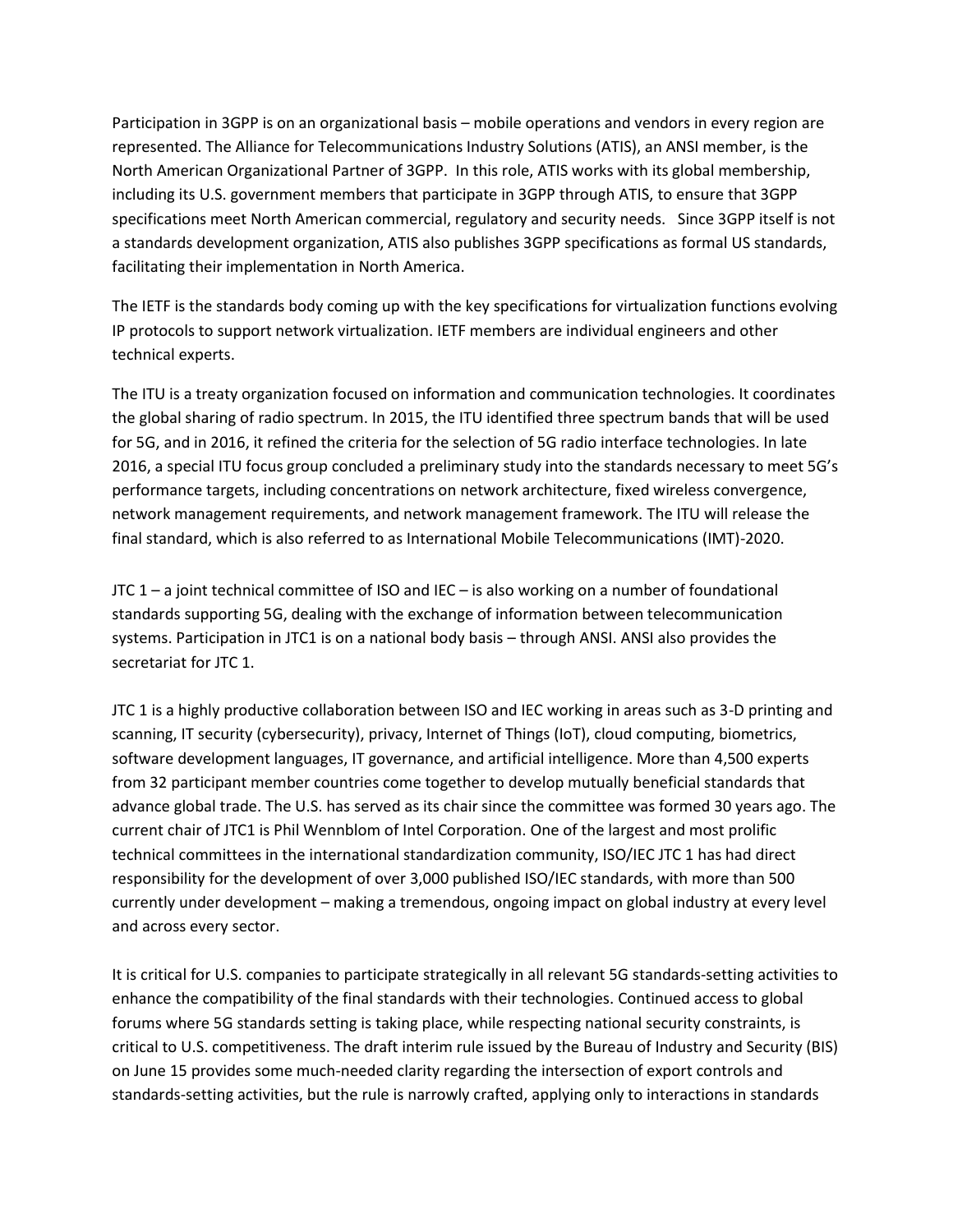organizations with representatives of Huawei and its subsidiaries. It is important that the U.S. government ensure that U.S. companies are able to engage broadly in standards setting activities where industry leaders, whoever they may be, define the next wave of technology.

Private sector stakeholders recognize that government has a clear interest in and role to play in advanced communication technology (5G and beyond) standards efforts, corresponding to government's equities in these technologies. These equities are also reflected in public sector R&D efforts that are then incorporated into technical contributions to globally accepted standards. Active government engagement in private sector-led standards development activities can help catalyze technology advances, promote market-based innovation, and encourage outcomes that are more competitive.

Working together, U.S. industry and government representatives are providing high-quality technical contributions and sending subject matter experts to meetings. These experts drive our agenda and work collaboratively with other experts from around the world to establish the consensus necessary for standards outcomes to be accepted globally. The rules of the system protect against dominance by any single interest.

ANSI advocates that government agency experts continue to be active and engage in 5G standards activities alongside U.S. industry by bringing quality contributions representative of U.S. government interests and technical requirements appropriate to the particular forum at issue. In doing so, the Federal government should respect market dynamics, clearly define its role and then work with private sector standardization organizations in the exercise of that role.

In all cases when engaging in the standards arena, including 5G, Federal agencies should ensure effective intra- and inter-agency coordination of engagement in standards development activities. They should take into account the impact of their standards-related choices on innovation and the global competitiveness of U.S. enterprises, including the impact of intellectual property incorporated into standards, consistent with international obligations. To the extent feasible and appropriate, agencies should provide continuous support for their technical experts' participation and leadership activities in mission-critical standards-setting activities and standards organizations, to include maintaining adequate resource levels throughout the life of priority standards activities.

ANSI recognizes and commends the central role of the National Institute of Standards and Technology (NIST), established in law and policy, in coordinating Federal agency participation in the development of standards and use of standards in regulation, procurement, and policy activities. The Institute is working in partnership with NIST to seek public-private sector agreement on a strategic U.S. approach to work collaboratively in relevant 5G standards venues. Both private and public sector stakeholders agree on the importance of promoting competition and vendor choice while also managing the security risks associated with 5G networks. We are better able to do this via a strong public-private partnership to develop and implement the best technical standards that are globally applicable.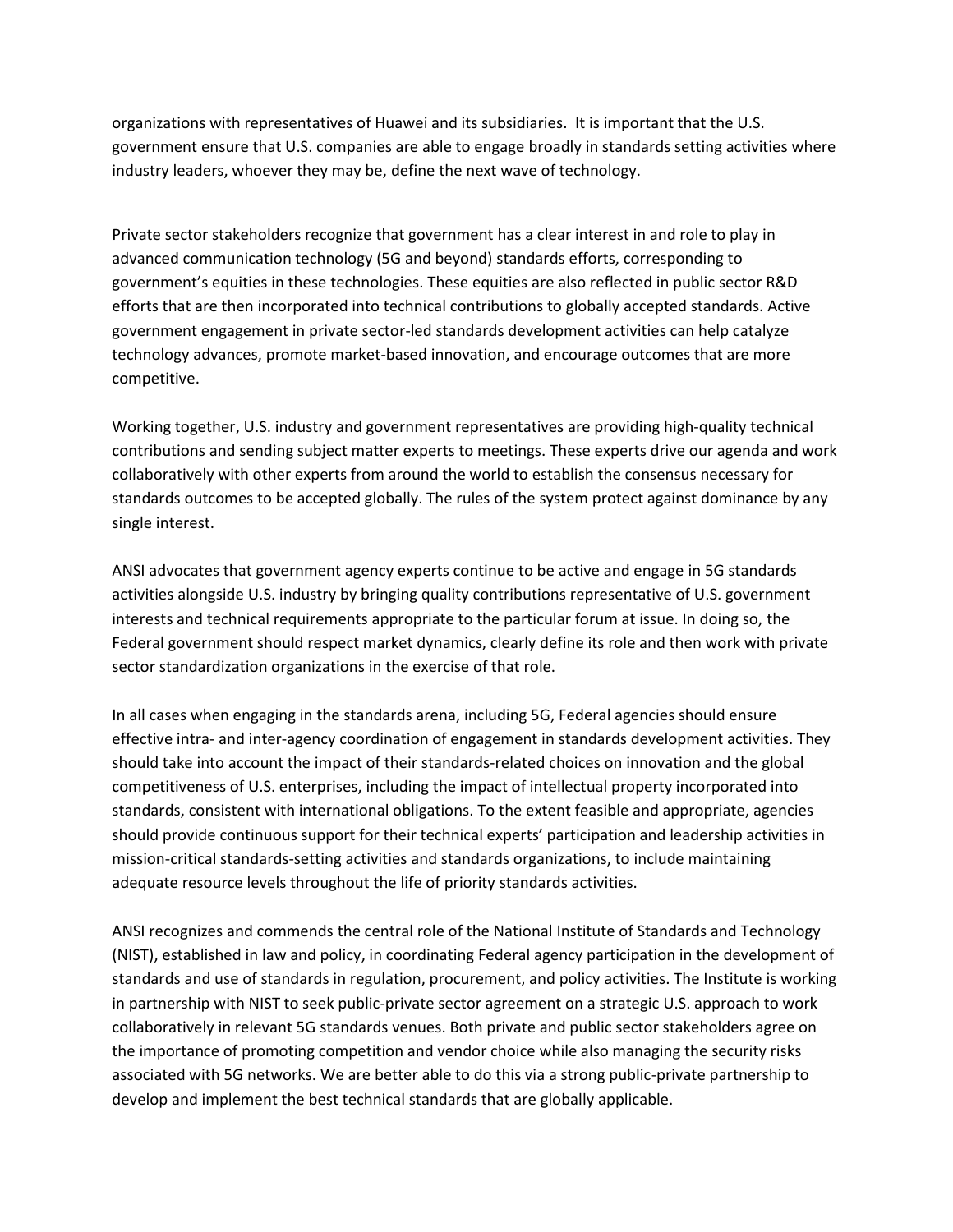The strategy will be informed by data, both on U.S. stakeholder participation in relevant standards venues and the effectiveness of the resulting standards, as indicated by use. It will take into account opportunities for information sharing, partnerships and coordinated input both among US stakeholders and in conjunction with other likeminded interests internationally.

# **Comments on Conformity Assessment-Related Aspects of the NTIA RFC** *Line of Effort One: Facilitate Domestic 5G Rollout.*

*(2) How can the U.S. Government best foster and promote the research, development, testing, and evaluation of new technologies and architectures*?

Reliance on recognized accreditation bodies, accredited testing laboratories, and accredited certification bodies in accordance with ISO/IEC 17011, ISO/IEC 17025, and ISO/IEC 17065 respectively provides confidence that the testing, evaluation, and certification of new 5G technologies and architectures comply with the appropriate standards.<sup>2</sup>

Regulations generally have some direct or indirect interaction with both standards and conformity assessment procedures. Regulations can include requirements for how compliance is to be demonstrated and communicated (*e.g.,* regulations may require testing of a product by a recognized accredited testing laboratory and the subsequent marking of those products if they have fulfilled the requirements).<sup>3</sup>

By relying on conformity assessment in accordance with International Standards and Guides, regulators and the market can be assured that claims of conformance in relation to the products, processes, services, management systems, persons, or organizations are well founded and legitimate. Conformity assessment in accordance with International Standards and Guides assists in avoiding regulation that may add unnecessary costs to the economy and reduce competitiveness of domestic production, and that may be substantially different to those in other economies, which can lead to technical barriers to trade.

In addition, as the communications industry continues to deploy network infrastructure to meet the tremendous demand for connectivity in America, the demand for a skilled workforce necessary to build next generation networks must be addressed. ANAB recently accredited the National Wireless Safety Alliance (NWSA) for its Telecommunications Tower Technician 1 and Telecommunications Tower

 $\overline{\phantom{a}}$ 

<sup>2</sup> *See:* ISO/IEC 17011: 2017, *Conformity assessment – Requirements for accreditation bodies accrediting conformity assessment bodies*, ISO/IEC 17065:2012*, Conformity assessment – Requirements for bodies certifying products, processes and services*, and ISO/IEC 17025:2017, *General requirements for the competence of testing and calibration laboratories*.

<sup>&</sup>lt;sup>3</sup> See: [https://www.iso.org/sites/cascoregulators/01\\_0\\_conformity-assessment-basic-concepts.html.](https://www.iso.org/sites/cascoregulators/01_0_conformity-assessment-basic-concepts.html)